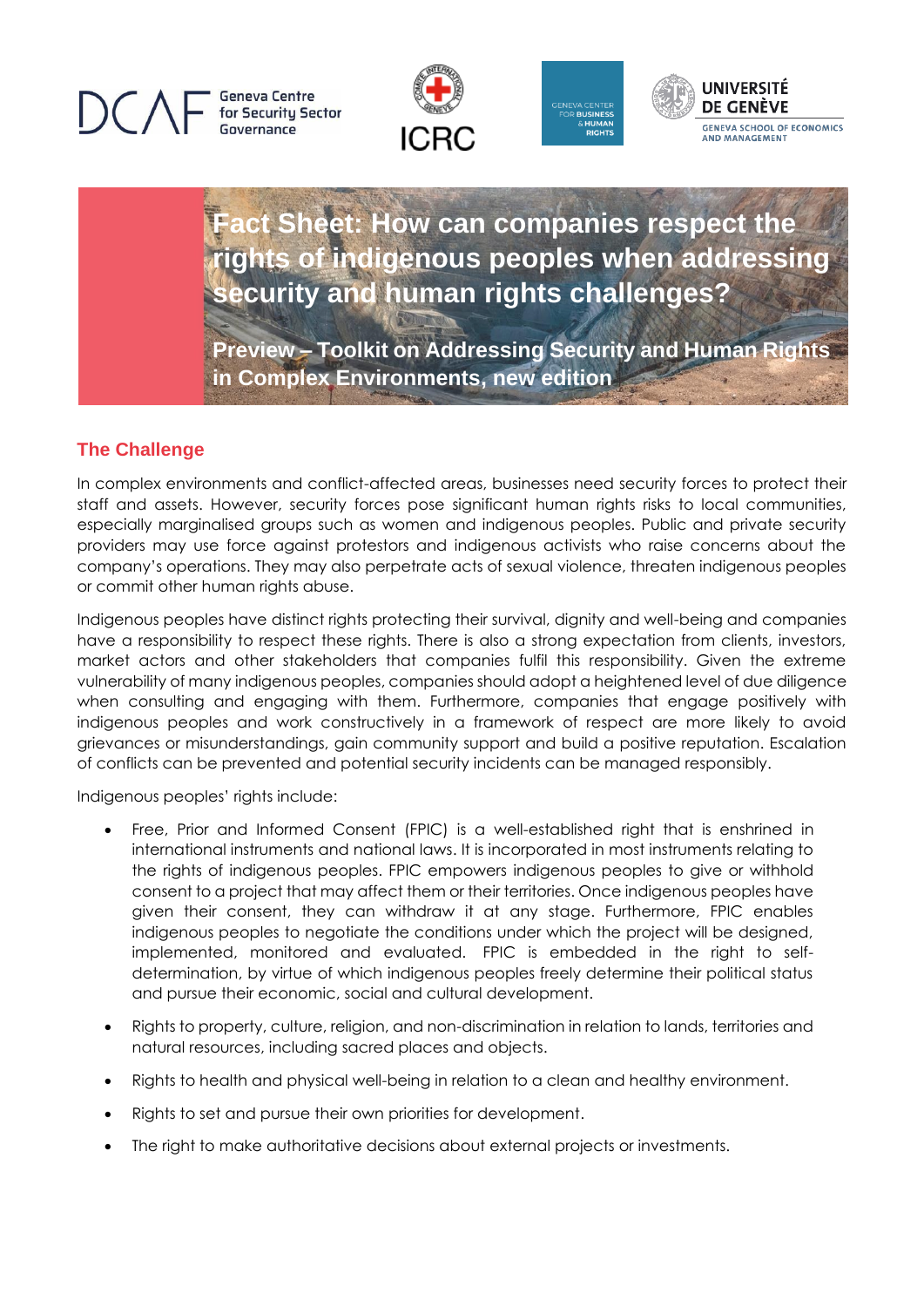# **Indigenous Peoples: What Should Companies Do?**

**Ensure that indigenous peoples are appropriately identified and prioritized**. When engaging with indigenous peoples, the company and its security providers should consider their specific cultural characteristics, governance structures and traditional ways of interacting.

**Ensure inclusive decision-making** that takes into account and responds to the concerns of indigenous peoples. This is crucial to maintain good community relations. The absence of consent and eviction of lands to which indigenous peoples have special connection for cultural, religious, traditional or livelihood reasons have been a common cause for public demonstrations, social tensions, conflict and litigation.

**Understand the context of rights of indigenous peoples** and include a relevant analysis tailored to each context as integral to human rights due diligence.

**Include the recognition of indigenous people's rights and free, prior and informed consent in company policy commitments** and ensure that company operations and security providers in complex environments are made aware of, practice and seek FPIC on a continuous basis.

**Create and maintain appropriate grievance mechanisms** that can respond to concerns and complaints of indigenous persons and trigger renewed analysis and engagement on FPIC.

#### **Example of Good Practices**

The Merian Gold/Surgold Project in Suriname is located on the traditional lands of the Pamaka tribal group, recognized as an indigenous people/tribal people by Surgold's owner company Newmont Suriname LLC and the international community. In 2013, Newmont and the Pamaka signed a letter of intent acknowledging that the Merian mine is operating on the ancestral lands of the Pamaka tribe of the Maroon peoples. Surgold states that its engagement and agreementmaking processes are 'based on the principles of FPIC' but the company did not officially obtain FPIC.

Between 2013 and 2016, Surgold and members of the Pamaka tribe negotiating committee (appointed by traditional authorities of the Pamaka tribe) negotiated and reached a cooperation agreement that stipulates the roles and responsibilities delineated in the letter of intent produced in 2013. The letter of intent included provisions for environmental monitoring, community health and safety, informal community mining, grievance mechanisms and community information-sharing.

In 2016, Newmont commissioned an NGO (RESOLVE) to gather an expert panel to consider issues of FPIC and make recommendations on Newmont's engagement with the indigenous groups in Suriname. The panel's assessment highlighted both strengths and weaknesses in the implementation of FPIC principles and included recommendations for the company on how to better align its community engagement practices with the principles of FPIC within a human rights framework in the future. The process contributed to improving the company's understanding of FPIC and strengthening community engagement.

Sources:

- [Good Practice Guide: Indigenous Peoples and Mining \(International Council on Mining](https://www.icmm.com/website/publications/pdfs/social-performance/2015/guidance_indigenous-peoples-mining.pdf)  [and Metals 2015\),](https://www.icmm.com/website/publications/pdfs/social-performance/2015/guidance_indigenous-peoples-mining.pdf) p. 115
- Free, Prior and Informed Consent (FPIC) within a human rights framework: Lessons from a [Suriname Case Study \(RESOLVE FPIC Solutions Dialogue 2017](https://fpicdialogue.org/fpic-within-a-human-rights-framework-lessons-from-a-suriname-case-study/))
- **[Newmont Partnerships and Learning Network](https://www.newmont.com/IndigenousCommunityRelations/Partnerships--Leaning-Network/)**